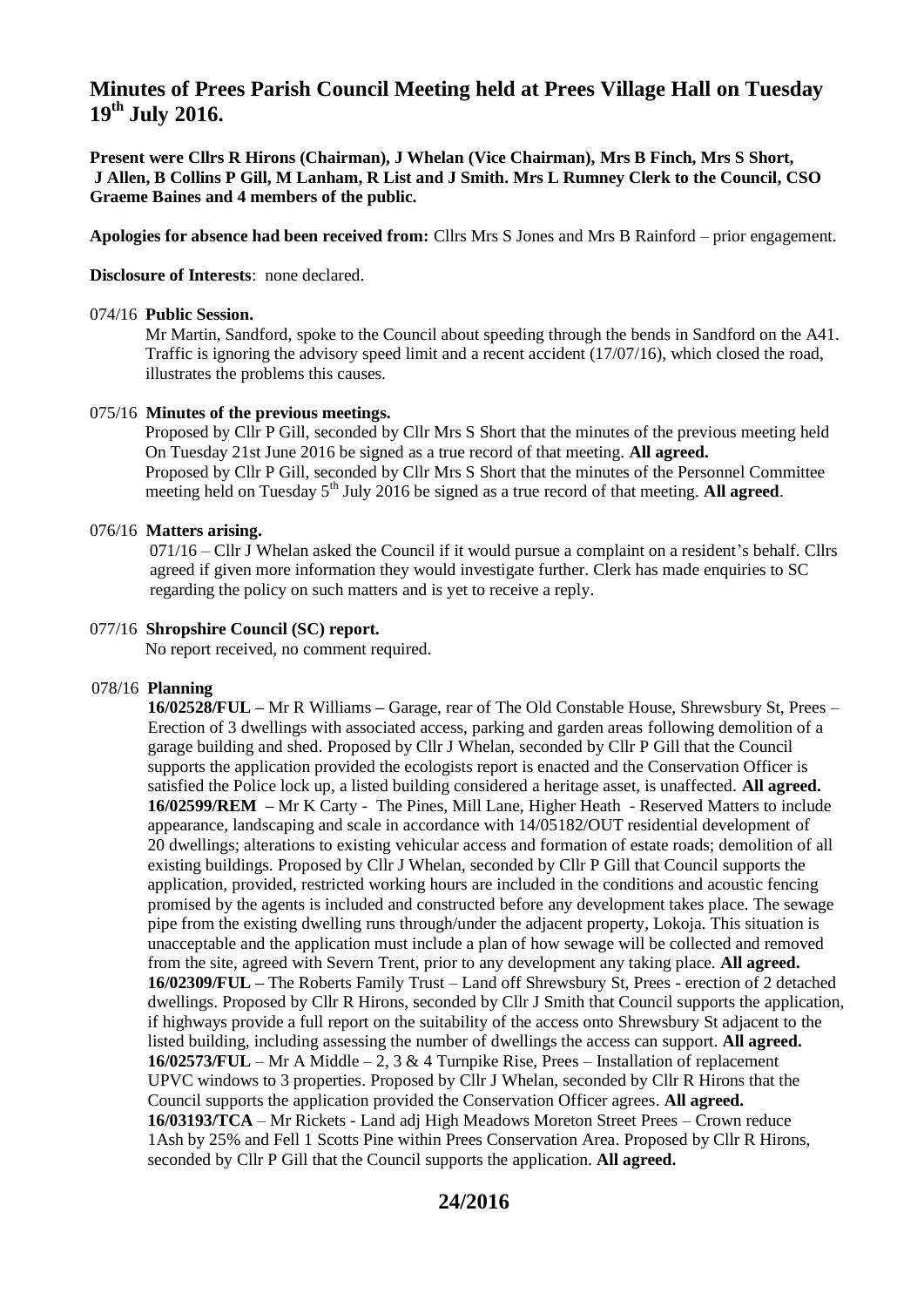**16/02933/FUL** –Proposed dwelling West of The Spinney, Heathwood Road Higher Heath - Cllrs agreed to seek an extension to allow for a site visit prior to consideration at the August meeting. **16/02472/AMP** – Cheshire Game Supplies - The Tumps, Lower Heath – Non- material amendment to increase height and reposition silos relating to 15/04977/FUL. Cllrs agreed – no comments.

#### 079/16 **Parish Matters.**

 **Community Policing –** CSO Graeme Baines reported, responded to 40 calls leading to 22 crimes since last meeting. Serious accident at Sandford involving a motor bike, working with other agencies to educate bike riders, difficult to get a speeding conviction for motor bikes using speed cameras. Shortage of personnel to use hand held speed guns, Parish Council could consider Community Speed Enforcement, volunteers use hand held device and record offenders. Cllr M Lanham asked if a domesti dispute, which is using up Police resources in Prees, is being resolved – difficult to judge. Proposed by Cllr R Hirons, seconded by Cllr J Whelan that Council write to West Mercia Police to ask about Policing policy for traffic control and road safety in North Shropshire. **All agreed. Fibre Optic Broad Band for Fauls –** Cllr R List had resident's questions about faster broadband, North Shropshire Area Committee Meeting has it on its next agenda – Cllr List invited to attend.  **Whitchurch Rd, Millennium Lime trees –** Cllr P Gill reported that the trees do require some pruning to retain shape. Cllr J Allen agreed to look at the trees and tell the Clerk what needed to be done, quotes could then be sourced and work carried out in the Autumn.

#### 080/16 **Parish Council (PC) matters**.

 **SC – Road Safety submission –** Cllrs reviewed previous submission and agreed it should remain unchanged until some of those issues have been fully addressed. Proposed by Cllr P Gill, seconded by Cllr J Allen that Priority one – includes Sandford bends – should be highlighted due to recent accidents, traffic data from a survey in 2015 to be requested. 20mph zone for Prees to be removed. That in addition to the submission Council approaches Highways for a site visit to further consider the Heathgates junction, drivers continue to cause near misses and disregard the junction. **All agreed.** Cllr Hirons suggested the Council should advertise in the Parish Magazine to ask residents to raise areas of concern, in writing to Cllr Hirons, collect data, times and locations of incidents. Cllrs to consider at August meeting with a view to placing an item in the Sept Venture magazine.

 **SC – Devolution of services to Town and Parish Councils -** Local Commissioning, Clustering of Town & Parish Councils. Meetings were all cancelled, SC has extended the deadline, there will be meetings in the future and decisions to take regarding budgets.

 **Clustering work shop for Whitchurch proposed week commencing 25/07/16-** yet to be confirmed.  **Recruitment of new Clerk –** Cllr P Gill reported, Committee had met and agreed a condensed advert for the Shropshire Star, longer version for the notice boards, Job Centre, circulation to SALC and SLCC. Interview panel, to consider CV's and select candidates, will comprise Cllrs M Lanham, R Hirons and Mrs S Short. Clerk will receive applications and interviews will be held at Prees Village Hall on 9<sup>th</sup> August. Proposed by Cllr R Hirons, seconded by Cllr J Whelan that the Clerk should remain on a salaried basis until end of Aug. **All agreed.** Documents and hand over of office equipment still to be agreed, quotes for new IT equipment on hold until new Clerk in Office. **NSAC -** Edinburgh House, Wem 19/09/16, 7.15 p.m. Presentation on rural broadband, Cllrs J Whelan and R List to attend.

 **Accounts –** Proposed by Cllr R Hirons, seconded by Cllr P Gill that the Council approves the end of quarter bank reconciliation and appoints Cllr J Smith to carry out the book checks. **All agreed.**

#### 081/16 **Payment of Accounts.**

Proposed by Cllr J Whelan, seconded by Cllr M Lanham that the following accounts be paid:  **19th July 2016** 

| $Mrs$ L Rumney – July salary                             | £ 487.06  |
|----------------------------------------------------------|-----------|
| Mrs L Rumney – expenses $1/06/16 - 30/06/16$ (see below) | £ 29.27   |
| Jones Lighting – street light maintenance                | £ 125.62  |
| North Shropshire Wheelers - annual grant                 | £ 200.00  |
| Scottish Power – Pavilion electric                       | £ $25.75$ |
| $BT - Phone$ bill                                        | £ 129.26  |
|                                                          |           |